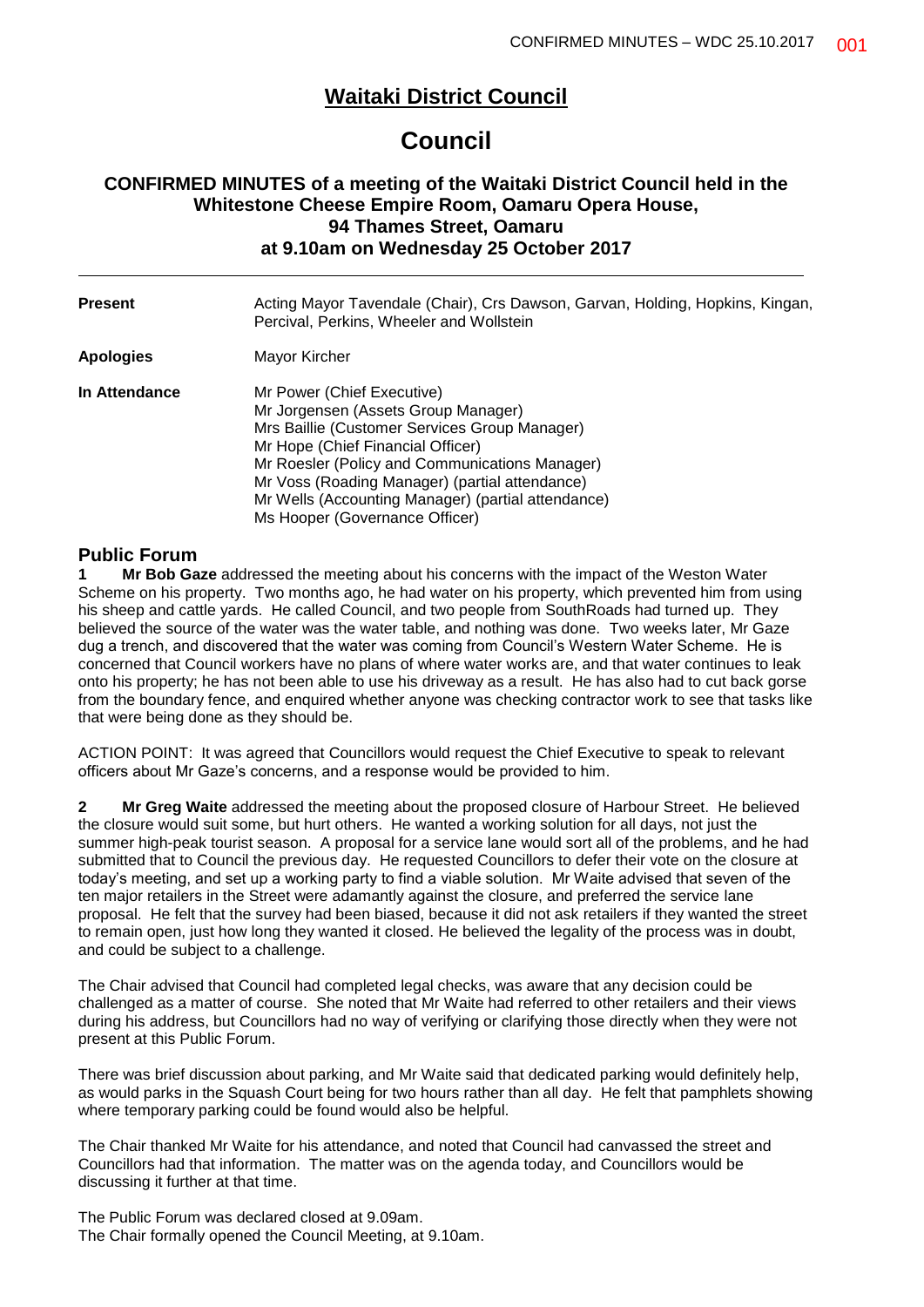# **Apologies**

RESOLVED WDC17/177 Cr Kingan / Cr Hopkins "That Council accepts an apology for leave of absence from Mayor Kircher."

CARRIED

### **Declarations of Interest**

There were no declarations of interest.

### **1. Confirmation of Previous Minutes**

| RESOLVED  |                                                                                                                                                                   |
|-----------|-------------------------------------------------------------------------------------------------------------------------------------------------------------------|
| WDC17/178 | Cr Dawson / Cr Perkins<br>"That Council confirms minutes of the 13 September 2017 Council Meeting, as<br>circulated, as a true and correct record."               |
|           | <b>CARRIED</b>                                                                                                                                                    |
| RESOLVED  |                                                                                                                                                                   |
| WDC17/179 | Cr Dawson / Cr Wollstein<br>"That Council confirms minutes of the 11 October 2017 Extraordinary Council<br>Meeting, as circulated, as a true and correct record." |
|           |                                                                                                                                                                   |

CARRIED

### **2. Mayor's Report**

The Mayor's report, as circulated, was taken as read. It provided comments to bring Councillors and the public up-to-date with a number of issues that have arisen since the last Council meeting. Topics included:

- The fire service merger
- Otago Museum
- Central Government elections
- International intern programme
- Duntroon's Vanished World
- Landmarks/World Heritage Status
- State Highway 1 Moeraki
- Oamaru Blue Penguin Colony Carpark
- America's Cup Visit
- Mainstreet Conference
- Waitaki Arts Festival
- Congratulations to Whitestone Cheese (30 this year!)
- And to the Waitaki Recreation Centre (also 30!)

*[NOTE: The full version of the Mayor's Report is available on Council's website as part of the "25 October 2017 Council Meeting Agenda Papers PUBLIC", and can be accessed through the pathway "Council / Council Meetings / Agendas and Minutes".]*

Key discussion points were as follows:

 **Otago Museum – ACTION POINTS:** To request a list of Waitaki district artefacts housed at the Otago Museum, and for the Chief Executive to hold discussions with the Museum about which of them can be repatriated and when.

It was also noted that an international Code of Ethics puts the onus on a museum to allow repatriation of items to a community of interest. However, there is also a requirement that the items are to be transferred to a safe location. Council will need to demonstrate it can provide that safe place, which will include consideration of issues such as space and the importance the current community attaches to the items.

 The **Mayor's report** was holistically a 'good news' report, and was a pleasure to read and to share with the wider community.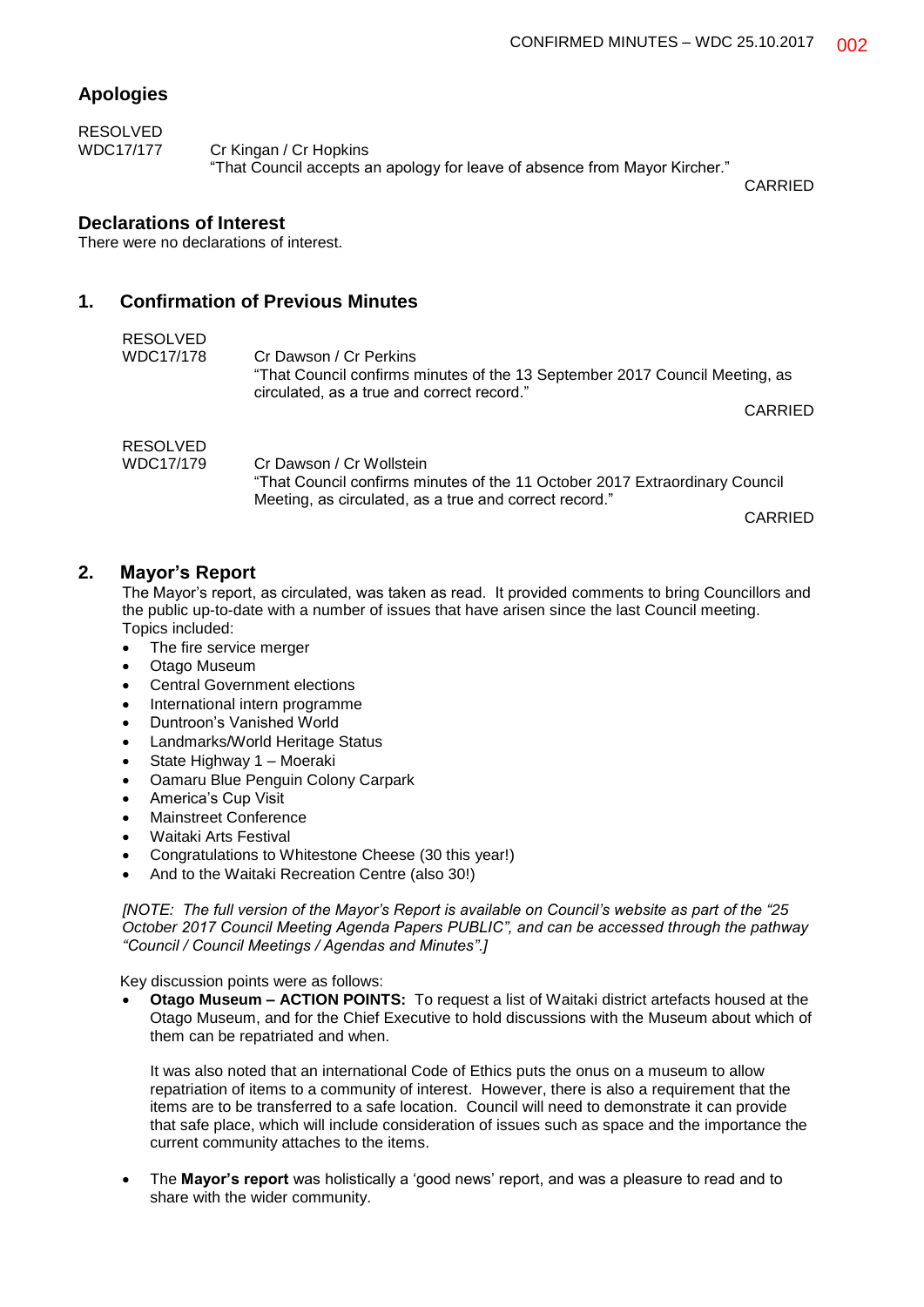| RESOLVED  |                                                                                                      |
|-----------|------------------------------------------------------------------------------------------------------|
| WDC17/180 | Cr Hopkins / Cr Perkins<br>"That Council congratulates and thanks Frances and her team at the Oamaru |
|           | Opera House for a very positive inaugural Waitaki Arts Festival."                                    |

CARRIED UNANIMOUSLY

RESOLVED WDC17/181 Cr Hopkins / Cr Holding "That Council receives the information."

CARRIED

# **3. Chief Executive's Report**

The Chief Executive's Report, as circulated, was taken as read. It provided comments to bring Councillors up-to-date with issues that have arisen since the last Council meeting on 13 September 2017. It also noted that most of the items had more detailed updates within the relevant Committee agenda reports. Topics included:

- Leadership
- **Governance**
- Structural Realignment
- IT Review
- Internship Programme
- Election
- Business Visits

*[NOTE: The full version of the Chief Executive's Report is available on Council's website as part of the "25 October 2017 Council Meeting Agenda Papers PUBLIC", and can be accessed through the pathway "Council / Council Meetings / Agendas and Minutes".]*

The Chief Executive spoke to his report, and provided additional comments as follows:

- **Structural Realignment –** This was currently being consulted on by staff, and had been formally released to the Public Service Association last Friday.
- **Information Services Presentation** Chief Information Officer Bill Chou had delivered this presentation, which Mr Power recommended highly. He said it would be repeated for any Councillor and Executive Team member who had missed it the first time.
- **Internship programme** This was now underway, and information was available on a dedicated section of the Council website, for all interns around the world to see. There were about 80 projects, ranging from tourism, marketing, and finance, to engineering, environmental health, planning, heritage and the like. Which projects would happen would depend on attracting the right intern with the required skills to complete them. Interns would need to pass a fairly rigorous interview process, and only the best would be accepted. Mr Power suggested Councillors may wish to view the list of projects on the website, which can be accessed via the pathway provided below:

[www.waitaki.govt.nz/our-council/internship-and-cadet](http://www.waitaki.govt.nz/our-council/internship-and-cadet)

It was noted that interns also contributed to host communities by bringing other assets with them – information about their countries and culture, personal interests (eg in the arts, culture) and willingness to get involved in community activities. There was also a multilingual element, which would enable i-Sites in the district to offer multiple languages to tourists seeking information and thereby greatly improve customer services.

 **Election result** – Council will need to understand the implications of the new Labour-led coalition. If Stuart Nash, who was previously the spokesperson on regional economic development, is promoted to a Ministerial post within Cabinet, then Council would want to speak with him quickly about promoting Waitaki's interests.

RESOLVED WDC17/182 Cr Hopkins / Cr Kingan "That Council receives the information."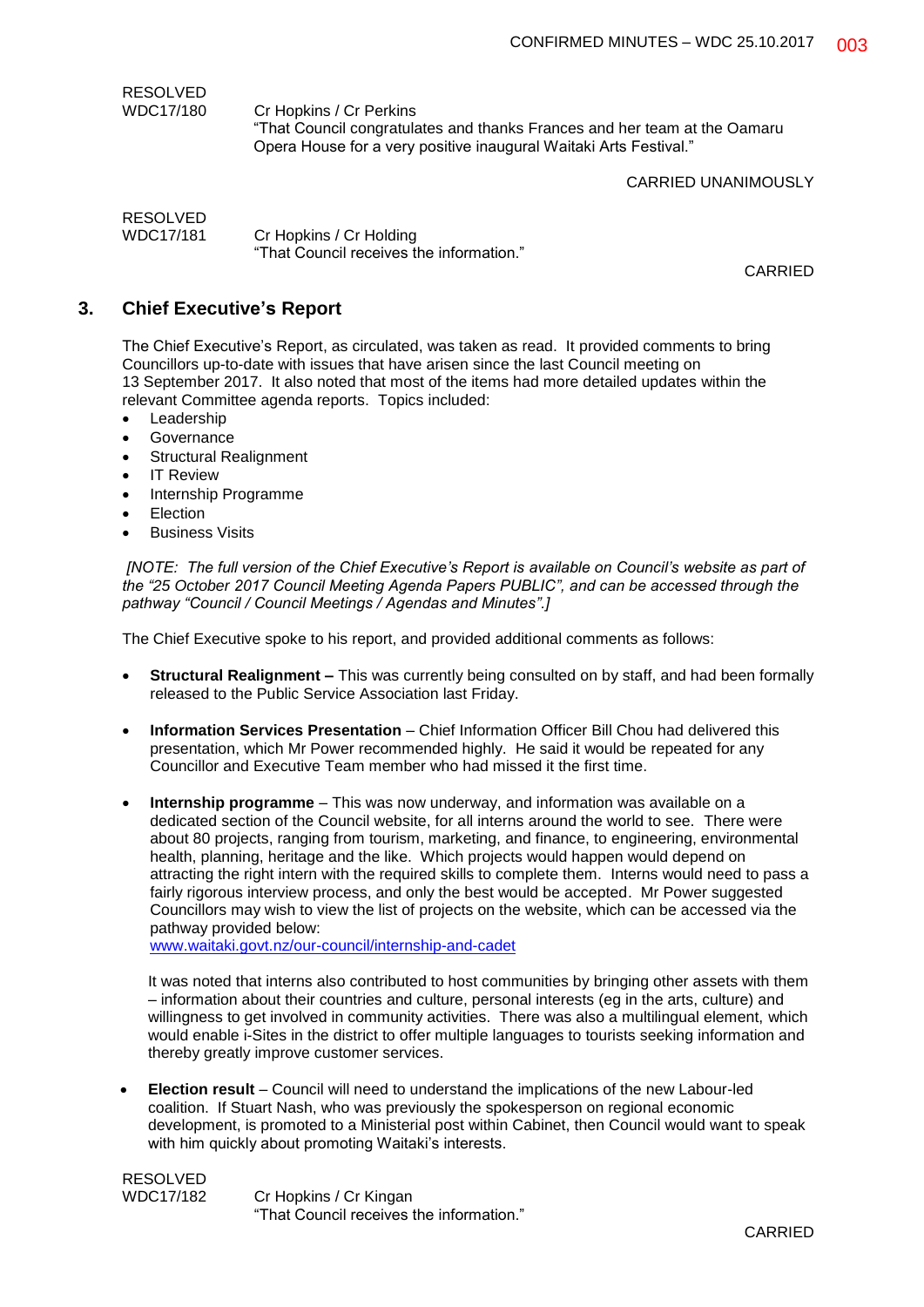# **4. Recommendations from Finance, Audit and Risk Committee Meeting 4 October 2017**

| <b>RESOLVED</b> |                                                                                                |
|-----------------|------------------------------------------------------------------------------------------------|
| WDC17/183       | Acting Mayor Tavendale / Cr Hopkins                                                            |
|                 | "That Council:                                                                                 |
|                 | Acknowledges receipt of the Whitestone Contracting Limited Annual Report<br>1.<br>2016/17; and |
|                 | Authorises the Mayor and Chief Executive to sign the resolution pursuant to<br>2.              |
|                 | Section 122 of the Companies Act 1993 in lieu of the Annual General                            |
|                 | Meeting of shareholders of Whitestone Contracting Limited."                                    |

CARRIED

## **5. Recommendations from Assets Committee Meeting 11 October 2017**

#### **Road Stopping: Milne Road, Richmond**

RESOLVED

WDC17/184 Cr Kingan / Cr Perkins

- That Council:
- 1. Proceeds with the steps necessary to stop Milne Road, Richmond, as described in Schedule 'A'; and
- 2. Delegates authority to the Chief Executive to negotiate the disposal of the associated land described in Schedule 'B'.

CARRIED

#### **Enviroschools Funding**

RESOLVED (Amended)<br>WDC17/185 Cr Ho

Cr Hopkins / Cr Wollstein

That Council:

- 1. Allocates \$25k to the Enviroschools programme from the Waste Minimisation Reserve to fund an agreed programme over the 2018 school year.
- 2. Includes provision for funding over further years in the Long Term Plan subject to consideration of the 2018 programmes and outgoings.

CARRIED

It was clarified that the amended resolution's inclusion of "agreed" in point 1 required the Enviroschools programme to come back to Council at its 6 December meeting for final approval to implement it in 2018.

### **At 10.07am, discussion was adjourned on Agenda Item 5, and moved on to Agenda Items 9 and 10.**

## **9. Tourism Waitaki Limited – Annual Report 2016/17**

The agenda report, as circulated, covered the audited Tourism Waitaki Limited Annual Report for 2016/17, and presented a resolution for the receipt of the report and the appointment of auditors, such resolution being in lieu of a shareholders meeting. Tourism Waitaki Chairman Mr Michael McElhinney, Director Ms Adair Craik, and General Manager Mr Jason Gaskill were present for this agenda item.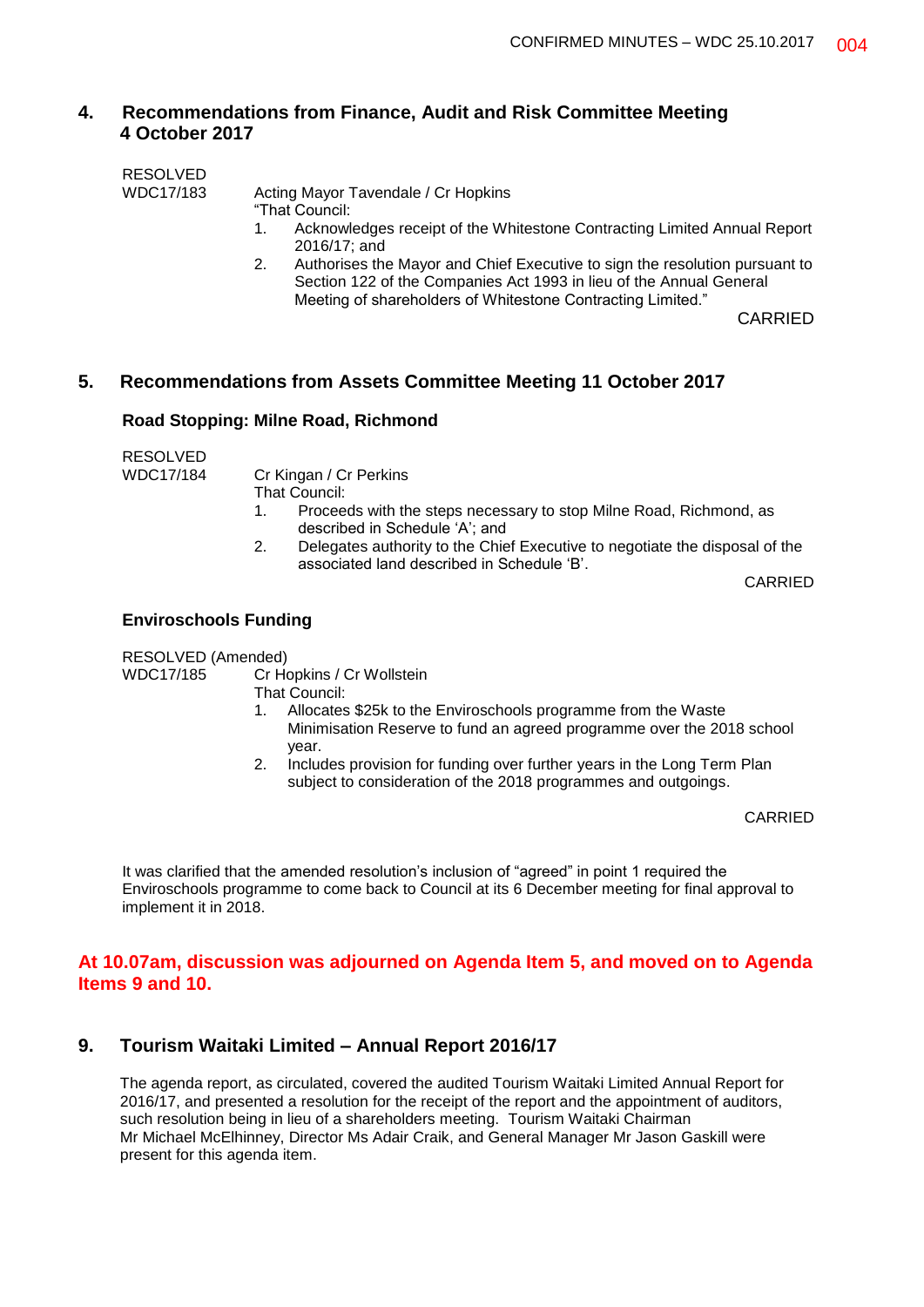Mr McElhinney and Ms Craik spoke to the Annual Report. They highlighted the \$11 million growth of tourism in the region over the past year, and advised that the TRENZ conference to be held in Dunedin in 2018 was a unique and highly valuable opportunity to showcase the Waitaki district and accordingly it would be a key focus of Tourism Waitaki's work in the months leading up to it. Mr McElhinney also shared the Tourism Waitaki Board's sincere vote of thanks to General Manager Jason Gaskill for his dedicated commitment to and efforts for the organisation over his years of employment.

There was brief discussion around the breakdown of some expenditure items, and it was agreed that further details would be provided at a future workshop.

The Chair thanked the Tourism Waitaki Chairman, Director and General Manager for attending to present the annual report.

| <b>RESOLVED</b>  |                                                                                                                                                                                                                  |
|------------------|------------------------------------------------------------------------------------------------------------------------------------------------------------------------------------------------------------------|
| WDC17/186        | Cr Hopkins / Cr Wollstein                                                                                                                                                                                        |
|                  | "That Council:                                                                                                                                                                                                   |
|                  | Receives the Tourism Waitaki Limited 2016/17 Annual Report.<br>1.                                                                                                                                                |
|                  | Authorises the Mayor and Chief Executive to sign the resolution pursuant<br>2.<br>to Section 122 of the Companies Act 1993 in lieu of the Annual General<br>Meeting of shareholders of Tourism Waitaki Limited." |
|                  | <b>CARRIED</b>                                                                                                                                                                                                   |
| <b>RESOLVED</b>  |                                                                                                                                                                                                                  |
| <b>WDC17/187</b> | Cr Hopkins / Acting Mayor Tavendale                                                                                                                                                                              |
|                  | "That Council thanks Jason Gaskill for his dedicated service to Tourism Waitaki<br>Limited over the years of his employment, and wishes him every success in the<br>future."                                     |

CARRIED

The meeting was adjourned at 10.27am, and reconvened at 10.43am.

# **10. Omarama Airfield Limited – Annual Report 2016/17**

Omarama Airfield Limited Board Member Mr Glen Claridge attended for this agenda item, and he and Mr Hope spoke to the Annual Report. The ensuing discussion focused on:

- Tax matters
- Finding revenue opportunities outside of aviation services
- A winch operation was now in place to catapult gliders into the air
- Visioning was underway about how to better utilise the 90 hectares of prime real estate; rezoning, selling some land to fund other ideas (eg tourism-related or hangar accommodation) were among the ideas being considered.

RESOLVED

WDC17/188 Cr Dawson / Cr Perkins

- "That Council:
- 1. Receives the Omarama Airfield Limited 2016/17 Annual Report.
- 2. Authorises the Mayor and Chief Executive to sign the resolution pursuant to Section 122 of the Companies Act 1993 in lieu of the Annual General Meeting of shareholders of Omarama Airfield Limited."

CARRIED

The Chair thanked Mr Claridge for his attendance, and Mr Claridge left the meeting at 10.57am.

# **The meeting then returned to complete discussions on Agenda Item 5.**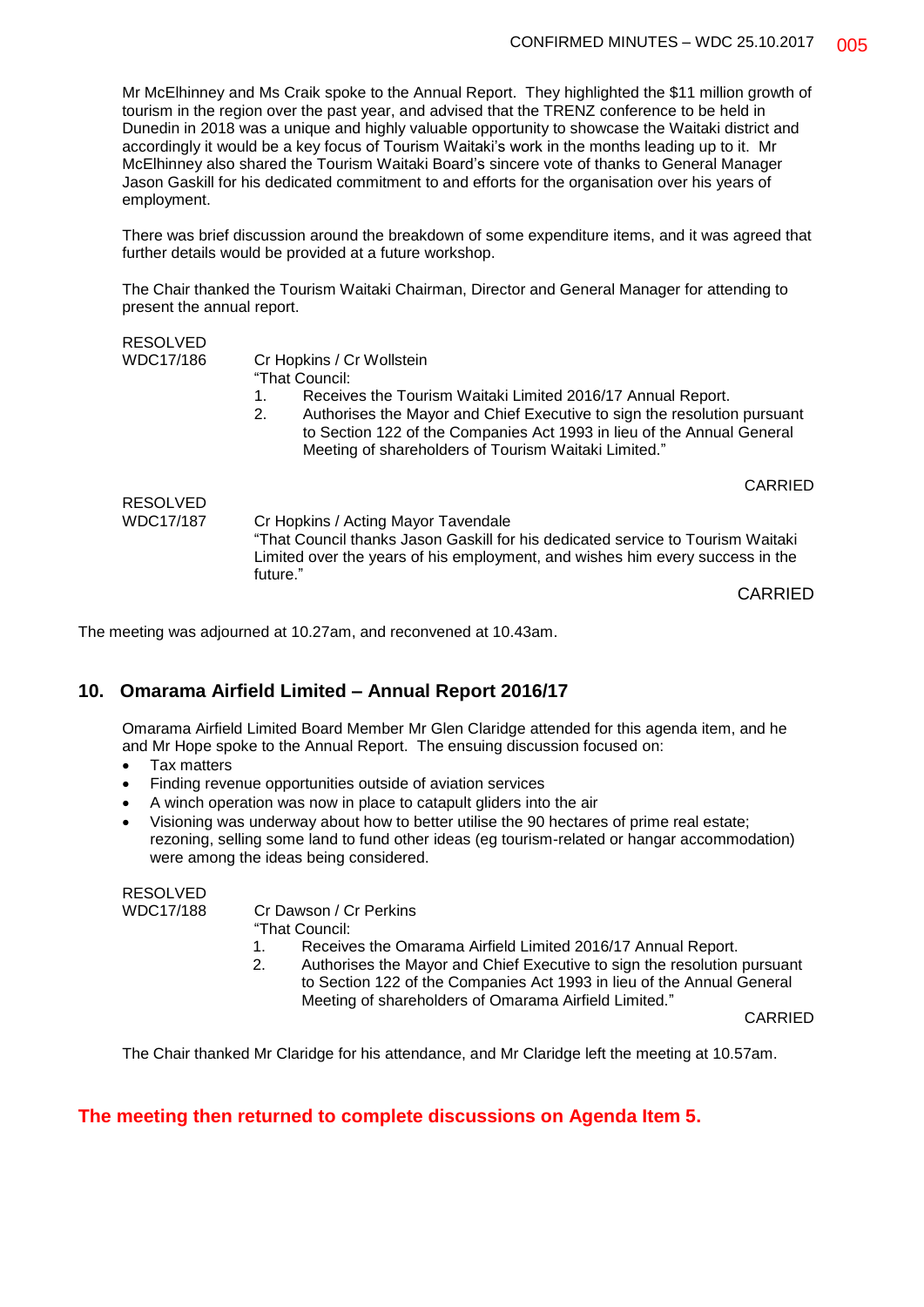# **5. Recommendations from Assets Committee Meeting 11 October 2017**

*(continued discussion on this report from earlier in meeting)*

#### **Harbour Street Survey Results**

The report, as circulated, proposed that the Assets Committee recommends to Council that the closure of Harbour Street be enacted for three days a week between 10.00am and 4.00pm Friday to Sunday and public holidays for the full year.

A revised set of recommendations had been circulated in advance of the meeting. They were moved and seconded as set out below, with discussion proposed to follow:

REVISED

Acting Mayor Tavendale / Cr Garvan That Council:

- 1. Approves the closure of Harbour Street to vehicles between 10.00am and 4.00pm, Friday to Sunday and on Public Holidays.
- 2. Approves the exclusion of vehicles from parking on Harbour Street when it is closed to vehicles.
- 3. Approves the closure period to commence once necessary infrastructure is in place, and ends after Easter 2018.
- 4. Acknowledges that suitable measures will be put in place to allow access during closures to delivery and pick-up vehicles, emergency vehicles, and vehicles for people with disabilities.
- 5. Will change where appropriate, the current P60 parks to P120 parks, and
- 6. Provides for a bus park on the west side of Tyne St to allow coaches to park without obscuring buildings.

Cr Hopkins moved an amendment to the revised motion, as follows:

MOTION TO AMEND REVISED MOTION Cr Hopkins / Cr Wheeler

- 1. Delete "Friday" in point 1
- 2. Add word "private" before vehicles in point 2.

Discussion on the motion to amend the revised motion followed. Key points were:

- There were quite a lot of people who had been in favour of a longer closure than Saturday and Sunday, and the revised set of recommendations was a step forward and a compromise. Everyone was keen to raise the street's profile and the experience of it. An arrangement for Mr Waite (whereby he had exclusive use of a park outside his business between 4.00pm and 5.00pm) could solve his parking issues.
- A review after 2018 should be done.
- Street beautification measures still needed to be done.
- All business owners had been surveyed, and Councillors had received that information. The revised motion (without the subsequent amendment currently on the table) equated to less than what some survey respondents wanted. There were things happening on Friday nights, and the survey results had demonstrated there was enough support for a three-day closure.

The Chair then put the motion to amend the revised motion, namely:

Cr Hopkins / Cr Wheeler

- 3. Delete Friday in point 1
- 4. Add word "private" before vehicles in point 2.

LOST IN FAVOUR: Crs Hopkins and Wheeler

The Acting Mayor, as the mover of the revised motion (without the amendment just lost), noted that the key issue was about dressing the street. The intent was to remove modern vehicles that did not fit the Victorian era of the street and its buildings, so that photographs taken by visitors would be a true reflection of that era. Whilst there may not be a plan to consider, action was required and this was the first step. Beautification would be the next key element. This was a fantastic opportunity and it was time to show leadership.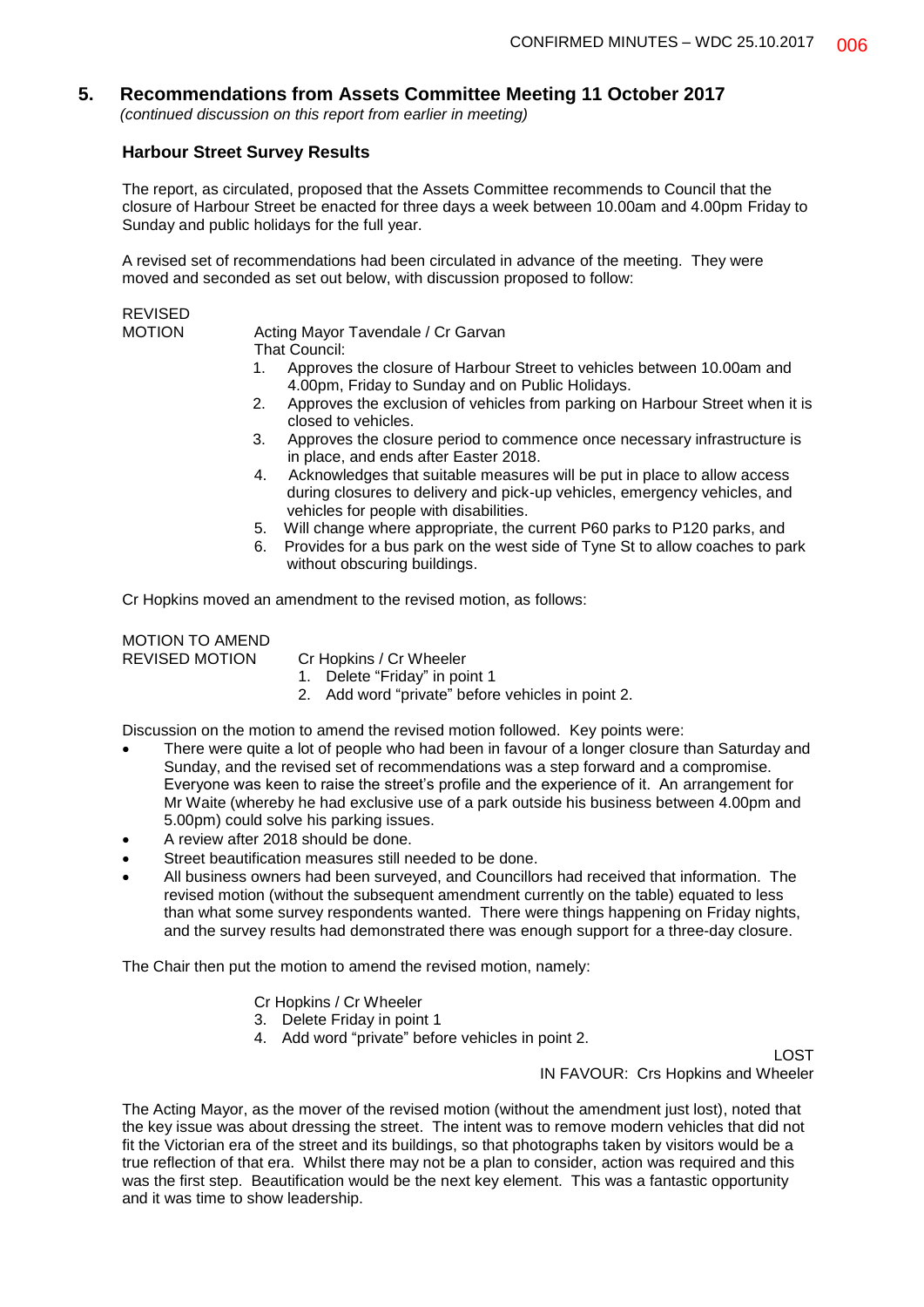The original revised motion was then put to the meeting and was resolved, as follows:

| <b>RESOLVED</b>              |                                                                                                                                                                                                       |
|------------------------------|-------------------------------------------------------------------------------------------------------------------------------------------------------------------------------------------------------|
| WDC17/189                    | Acting Mayor Tavendale / Cr Garvan<br>That Council:                                                                                                                                                   |
|                              | Approves the closure of Harbour Street to vehicles between 10.00am and<br>4.<br>4.00pm, Friday to Sunday and on Public Holidays.                                                                      |
|                              | Approves the exclusion of vehicles from parking on Harbour Street when it is<br>5.<br>closed to vehicles.                                                                                             |
|                              | Approves the closure period to commence once necessary infrastructure is<br>6.<br>in place, and ends after Easter 2018.                                                                               |
|                              | Acknowledges that suitable measures will be put in place to allow access<br>4.<br>during closures to delivery and pick-up vehicles, emergency vehicles, and<br>vehicles for people with disabilities. |
|                              | Will change where appropriate, the current P60 parks to P120 parks, and<br>5.<br>Provides for a bus park on the west side of Tyne St to allow coaches to park<br>6.<br>without obscuring buildings.   |
|                              | CARRIED                                                                                                                                                                                               |
|                              | <b>ABSTAIN: Cr Hopkins and Cr Wheeler</b>                                                                                                                                                             |
| <b>RESOLVED</b><br>WDC17/190 |                                                                                                                                                                                                       |
|                              | Cr Perkins / Cr Hopkins<br>"That a detailed analysis of the economic impact of the closure on businesses in<br>the precinct be undertaken once the closure period ends after Easter 2018."            |

CARRIED

It was clarified and AGREED that there would be no requirement for businesses affected by the closure to provide business financial information to Council. They should be invited to speak to Council after Easter 2018 and provide whatever information they thought necessary to justify their case for or against support for a continuation of the street closure.

The Chief Executive noted that a detailed economic analysis would require two trials to take place. That was understood. It was AGREED that a 'helicopter overview' after the end of the first trial (post-Easter 2018) would be sufficient, as timeliness was more important. The detailed analysis could follow a second trial, and take into account any business failures, new lessons, and the bigger picture.

# RESOLVED

WDC17/191 Cr Kingan / Cr Holding "That Council agrees that further discussions around street beautification be held."

CARRIED

Discussion turned to the points made by Mr Waite during the earlier Public Forum.

#### PROPOSED MOTION: Cr Hopkins / Cr Wheeler "That Council officers engage with a working party of concerned Harbour Street businesses to develop strategic options for their specific location."

Points of discussion on the proposed motion were:

- Consultation with street businesses had been done, and a public meeting held about a year ago with stakeholders. The Mayor and Councillors had also spoken directly with residents, and issues discussed had included parking.
- Confirmation was needed that seven of the ten retailers were against the survey results.
- One view was that a working party would be one way of maintaining dialogue with Harbour Street businesses. Concerns were raised about the need for such a group to have a balanced approach, and for a very specific brief about its responsibilities and stakeholder reach.
- Another view was that this motion could undo the intent of the main recommendations just passed, and make it difficult for officers to proceed.
- Strategic options should consider parking, since it was a key issue.
- The word "concerned" needs to be removed.
- A legal challenge had been raised, and this motion was a way of forestalling or heading off that potential, by signalling good faith and a willingness to keep talking.
- Enough consultation had been done.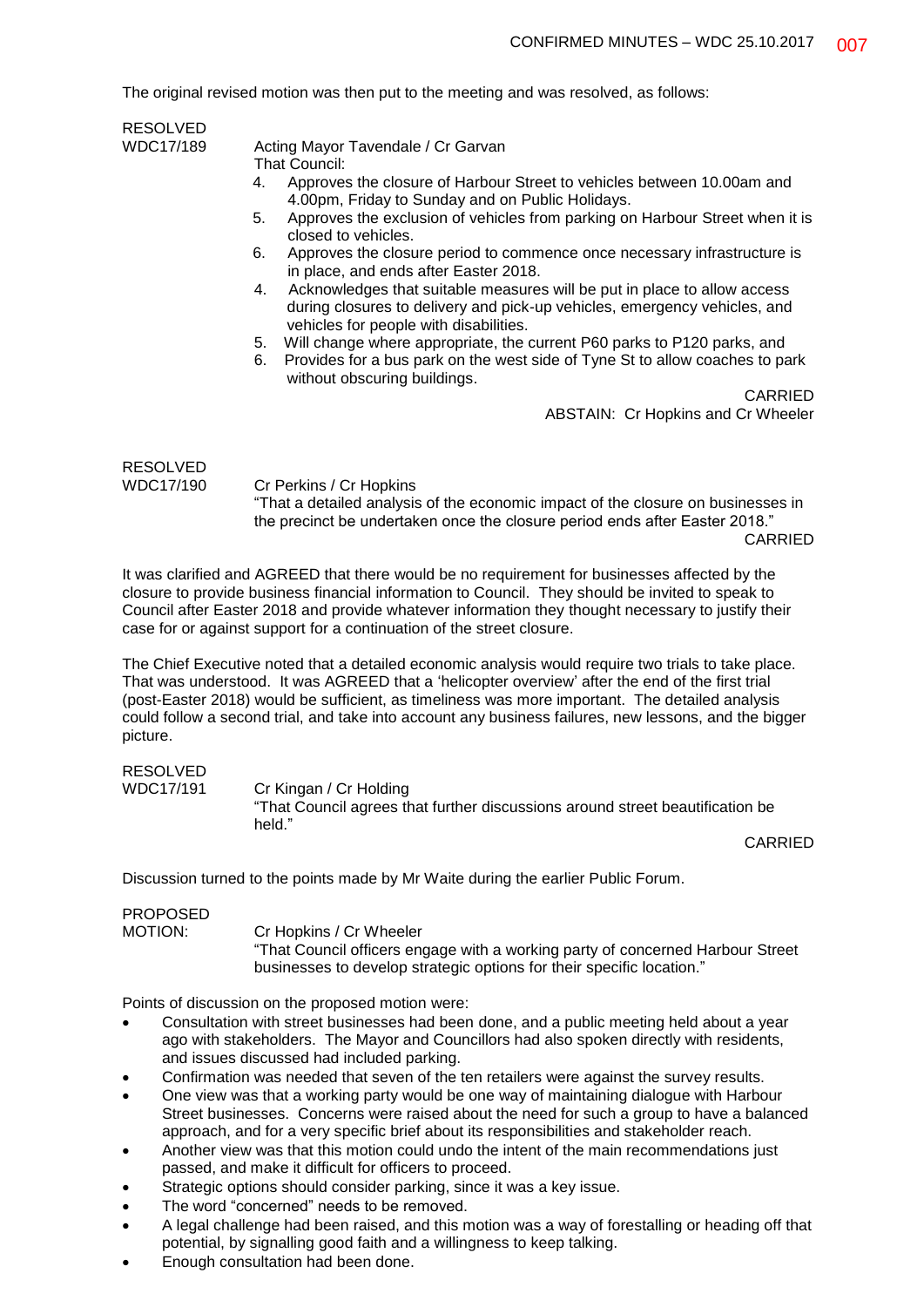MOTION WAS PUT

Cr Hopkins / Cr Wheeler

"That Council officers engage with a working party of Harbour Street businesses to develop strategic options for their specific location."

LOST

IN FAVOUR: Cr Hopkins and Cr Wheeler

The meeting was adjourned at 11.58am, and reconvened at 1.30pm.

# **11. Waitaki District Health Services Limited – Annual Report for the Year Ended 30 June 2017**

Waitaki District Health Services Chairman Mr Christopher Swann attended the meeting for this agenda item. He and Mr Hope spoke to the report, and answered questions from Councillors.

Discussion points included:

- the model of care document developed during the year
- increased revenue and operational expenditure
- a proposed break-even position by end FY 2018
- ongoing challenges (funding constraints, recruitment of staff (nursing and medical), and succession planning for an aging workforce)
- tele-medicine as the way of the future (which would mean some Oamaru patients would not have to travel to Dunedin to consult with specialists)
- a closer working relationship with Southern District Health Board than ever before.

Mr Swann also highlighted the availability of a 'warrant of health fitness' to members of the Waitaki district. This included the option of CT chronography, as well as baseline blood tests, a respiratory assessment, hearing assessment, and cancer scans. It was suggested that the availability of this package should be accorded more promotion and publicity.

### RESOLVED

WDC17/192 Cr Hopkins / Cr Wollstein

That Council:

- 1. Receives the Waitaki District Health Services Limited 2016/17 Annual Report, with an amendment on page 9 of operational expenditure.
- 2. Authorises the Mayor and Chief Executive to sign the resolution pursuant to Section 122 of the Companies Act 1993 in lieu of the Annual General Meeting of shareholders of Waitaki District Health

CARRIED

## **6. Recommendations from Community Services Committee Meeting 11 October 2017**

#### **Lakes Camping**

| <b>RESOLVED</b> |                                                                          |
|-----------------|--------------------------------------------------------------------------|
| WDC17/193       | Cr Perkins / Cr Dawson                                                   |
|                 | That Council:                                                            |
|                 | Continues to manage Falstone, Sailors Cutting, Loch Laird, Wildlife,     |
|                 | Otematata Boat Harbour and Parsons Rock as 'Kiwi style' camping          |
|                 | grounds.                                                                 |
|                 | Requests that further marketing opportunities are identified to increase |

patronage, especially in the shoulder periods.

CARRIED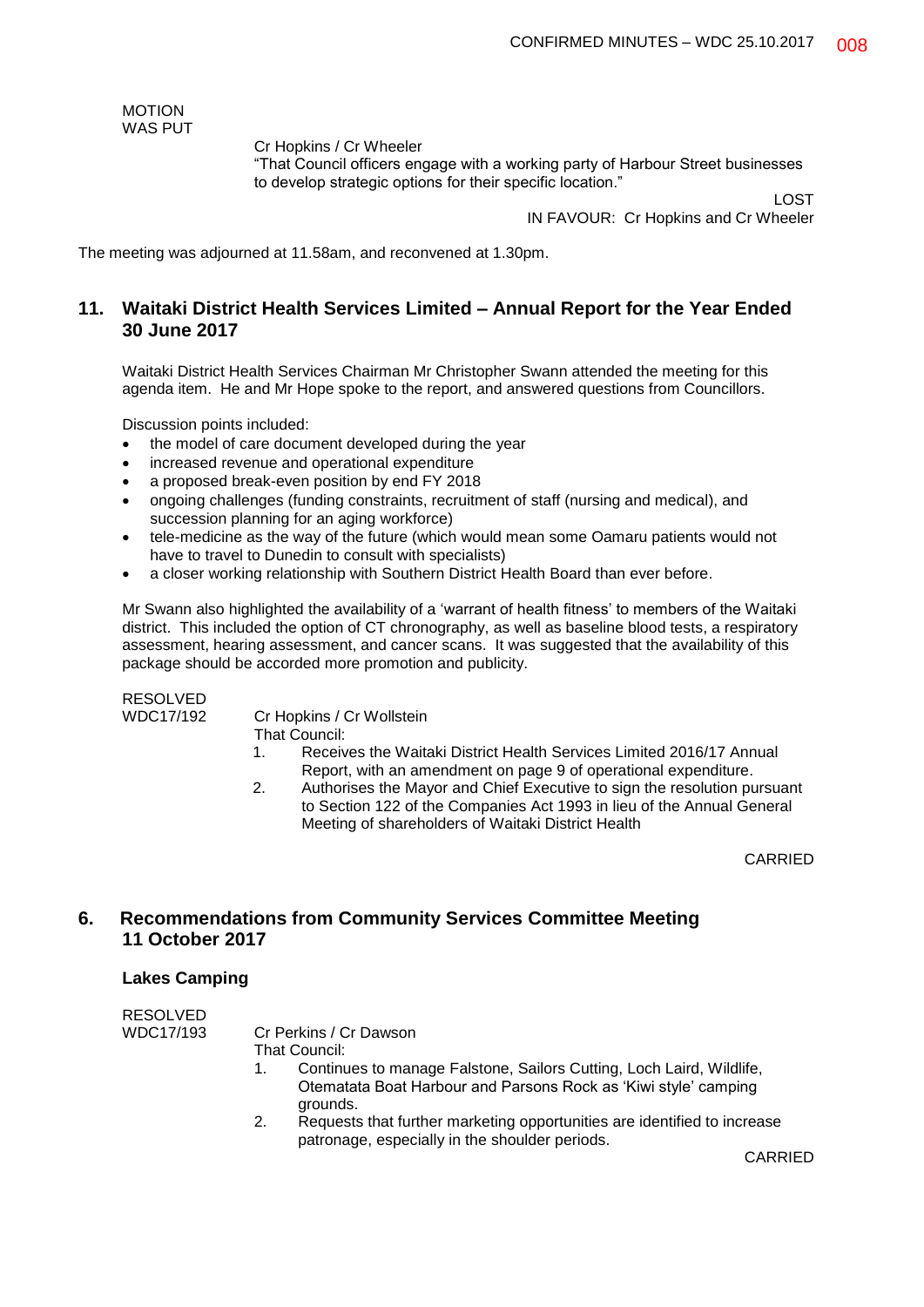#### **Resource Recovery Park Easement**

| <b>RESOLVED</b> |                                 |
|-----------------|---------------------------------|
| WDC17/194       | Cr Wollstein / Cr Dawson        |
|                 | That Council:                   |
|                 | Agrees, subject to notification |

- Agrees, subject to notification and the consideration of any submissions. the granting of an easement over part of the land known as Part Section 31 Block VI Oamaru SD (OT/8A/1038) to the trustees of the Waitaki Resource Recovery Park.
- 2. Agrees that conditions for an easement are as follows:
	- ii. Purpose of easement: Commercial vehicle access of no greater than 10 commercial vehicle movements per day for the purpose of commercial recycling at 42 Chelmer Street, Oamaru.
	- iii. Term of easement: For the life of the activity. Any change to the activity purpose will require re-negotiation with Council's Recreation unit.
	- iv. Public Access: Public access over the land will be maintained at all times.
	- v. Maintenance and Repair: The owner will be responsible for maintaining and repairing that part of the Fenwick Park site subject to the easement agreement. Any change will need to be approved by Council's Recreation unit.
	- vi. Safety: Vehicles must travel at no more than 10km and give way to pedestrians and other park users.

CARRIED

# **7. Recommendation from Customer Services Committee Meeting 11 October 2017**

#### **Approval of Dog Control S10A Report 2017**

RESOLVED

WDC17/195 Cr Dawson / Cr Perkins

- That Council:
- 1. Adopts the report as required under section 10 A of the Dog Control Act 1996.
- 2. Makes the report available via its website and places advertisements in appropriate newspapers to confirm the report is available.
- 3. Notes that, once adopted, the report is sent to the Secretary for Local Government.

CARRIED

## **8. Adoption of Annual Report for the Year Ended 30 June 2017**

A supplementary agenda report entitled "WDC Annual Report – Final Adjustment" advised of six new amendments to the Annual Report following the audit clearance process. The report's recommendation now referred to "with amendments" to reflect this situation.

RESOLVED WDC17/196 Cr Dawson / Cr Hopkins "That Council adopts the Annual Report with amendments for the year ended 30 June 2017 in accordance with sections 98 and 99 of the Local Government Act 2002."

CARRIED

The Chair congratulated everyone involved in the production of the Annual Report.

The meeting was then redirected forward for discussion on the remaining agenda items.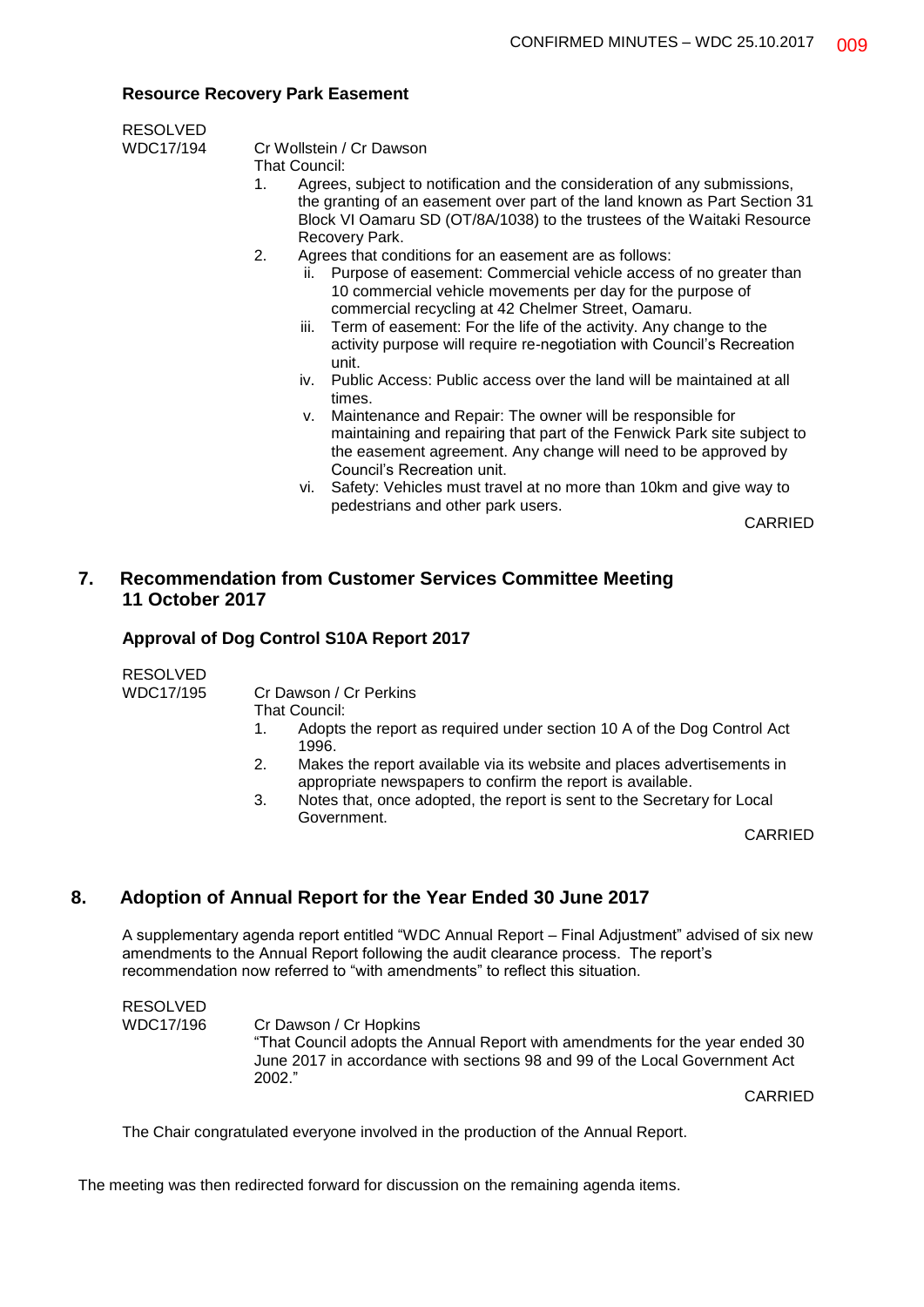# **12. Triennial Revaluation Update**

Local Authorities are required to revise rating values every three years. This revaluation is undertaken by Quotable Value (QV), Council's valuation service provider. QV is responsible for the complete process including all communications and publicity. The agenda report presented information on the timetable to produce and publicise the results of the latest triennial rating revaluation of all properties in the Waitaki District.

RESOLVED WDC17/197 Cr Hopkins / Cr Holding "That Council receives the information."

CARRIED

Mr Hope advised that officers would be working very closely with Quotable Value to publicise the date of release of the revaluation information and the process steps involved. It was suggested that Council's communications clearly state that this revaluation is NOT an assessment of all properties, and therefore it was not the same as an independent property valuation and appraisal.

## **13. Development Contributions Decisions Made Under Delegated Authority**

| <b>RESOLVED</b> |                                          |
|-----------------|------------------------------------------|
| WDC17/198       | Cr Wollstein / Cr Perkins                |
|                 | "That Council receives the information." |

CARRIED

## **14. Recommendation for Warrants of Appointment**

The agenda report, as circulated, was taken as read. It was AGREED that item 3 did not need to be addressed at this meeting, because those warrants had been recommended and resolved at the 13 September meeting. Therefore, only the first two items were considered in this report.

| RESOLVED  |                                                                       |
|-----------|-----------------------------------------------------------------------|
| WDC17/199 | Cr Hopkins / Cr Holding                                               |
|           | "That the Waitaki District Council resolves items 1 and 2 as follows: |

- 1) Waitaki District Council hereby appoints **Vamsidhar Reddy Nathala** (Contractor North Otago Security) as:
	- a) An 'Enforcement Officer' under Section 177 of the Local Government Act 2002 with authority to exercise the following powers:
		- i) Entry of private land (s171);
		- ii) Entry for enforcement purposes (s172);
		- iii) Entry in cases of emergency (s173); and
		- iv) Authority to act (s174).
	- b) An 'Enforcement Officer' under Section 38 of the Resource Management Act 1991 with authority to exercise all the powers of an Enforcement Officer under the Resource Management Act 1991, and in particular the following powers:
		- i) Avoid, Remedy or Mitigate Adverse Effects (s17);
		- ii) Acquire Information (s22);
		- iii) Issue an Abatement Notice (s322):
		- iv) Carry out, at any reasonable time, inspections of any place or structure (except a dwelling house) (s332);
		- v) Issue an excessive noise direction (s327);
		- vi) Enter private land to ensure compliance with an excessive noise direction (s328);
		- vii) Take preventative or remedial action (s330);
		- viii) Enter for survey (s333);
		- ix) Seize property (s323) and (s328); and
		- x) Return property (s336).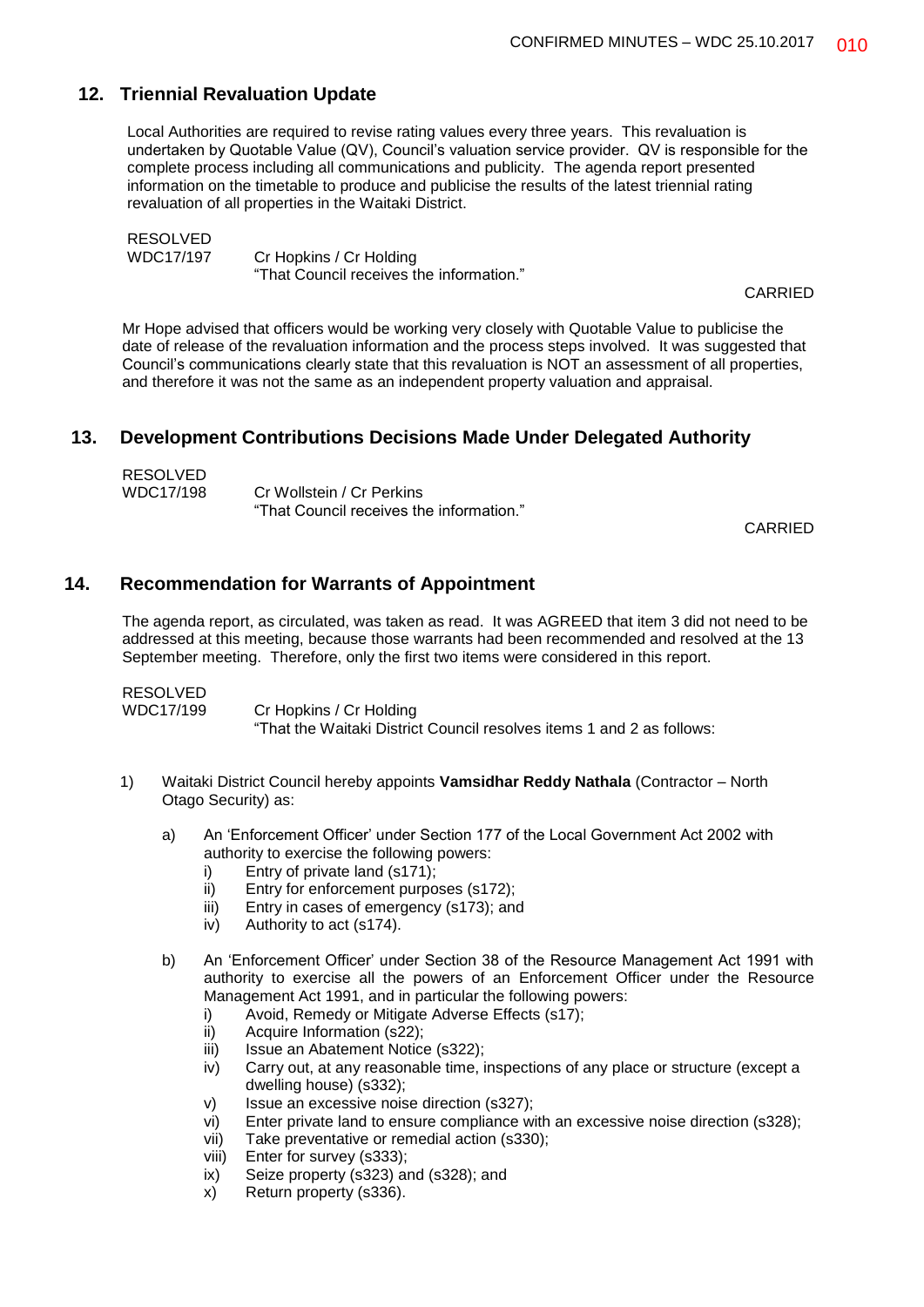- c) A 'Dog Control Officer' under Section 11 of the Dog Control Act 1996 with authority to exercise all the powers of a Dog Control Officer under the Dog Control Act 1996, and in particular the following powers:
	- i) Enter land or premises (except dwellinghouse) to inspect dog (s14);
	- ii) Seize and remove dog to provide food and shelter (s14);
	- iii) Request information about dog owner (s19);
	- iv) Request information about dog (s19);
	- v) Remove dog from land or premises in relation to barking dog (s55);
	- vi) Enter land, premises or dwellinghouse in relation to dog attack (s57);
	- vii) Seize or destroy dog in relation to dog attack (s57); and
	- viii) Issue infringement notice (s66).
- d) An 'Enforcement Officer' under Section 32 of the Freedom Camping Act 2011 with all the powers of an Enforcement Officer under the Freedom Camping Act 2011, and in particular the following powers:
	- i) Issue infringement notices for offences (s27);
	- ii) Require certain information (s35);
	- iii) Require certain persons to leave the area (S36); and
	- iv) Seize or impound certain property (s37).
- 2) Waitaki District Council hereby appoints **Sukhninder Singh** (Contractor North Otago Security) as:
	- a) An 'Enforcement Officer' under Section 177 of the Local Government Act 2002 with authority to exercise the following powers:
		- i) Entry of private land (s171);
		- ii) Entry for enforcement purposes (s172);
		- iii) Entry in cases of emergency (s173); and
		- iv) Authority to act (s174).
	- b) An 'Enforcement Officer' under Section 38 of the Resource Management Act 1991 with authority to exercise all the powers of an Enforcement Officer under the Resource Management Act 1991, and in particular the following powers:
		- i) Avoid, Remedy or Mitigate Adverse Effects (s17);
		- ii) Acquire Information (s22);
		- iii) Issue an Abatement Notice (s322);
		- iv) Carry out, at any reasonable time, inspections of any place or structure (except a dwelling house) (s332);
		- v) Issue an excessive noise direction (s327);
		- vi) Enter private land to ensure compliance with an excessive noise direction (s328);
		- vii) Take preventative or remedial action (s330);
		- viii) Enter for survey (s333);
		- ix) Seize property (s323) and (s328); and
		- x) Return property (s336).
	- c) A 'Dog Control Officer' under Section 11 of the Dog Control Act 1996 with authority to exercise all the powers of a Dog Control Officer under the Dog Control Act 1996, and in particular the following powers:
		- i) Enter land or premises (except dwellinghouse) to inspect dog (s14);
		- ii) Seize and remove dog to provide food and shelter (s14);
		- iii) Request information about dog owner (s19);
		- iv) Request information about dog (s19);
		- v) Remove dog from land or premises in relation to barking dog (s55);
		- vi) Enter land, premises or dwellinghouse in relation to dog attack (s57);
		- vii) Seize or destroy dog in relation to dog attack (s57); and
		- viii) Issue infringement notice (s66).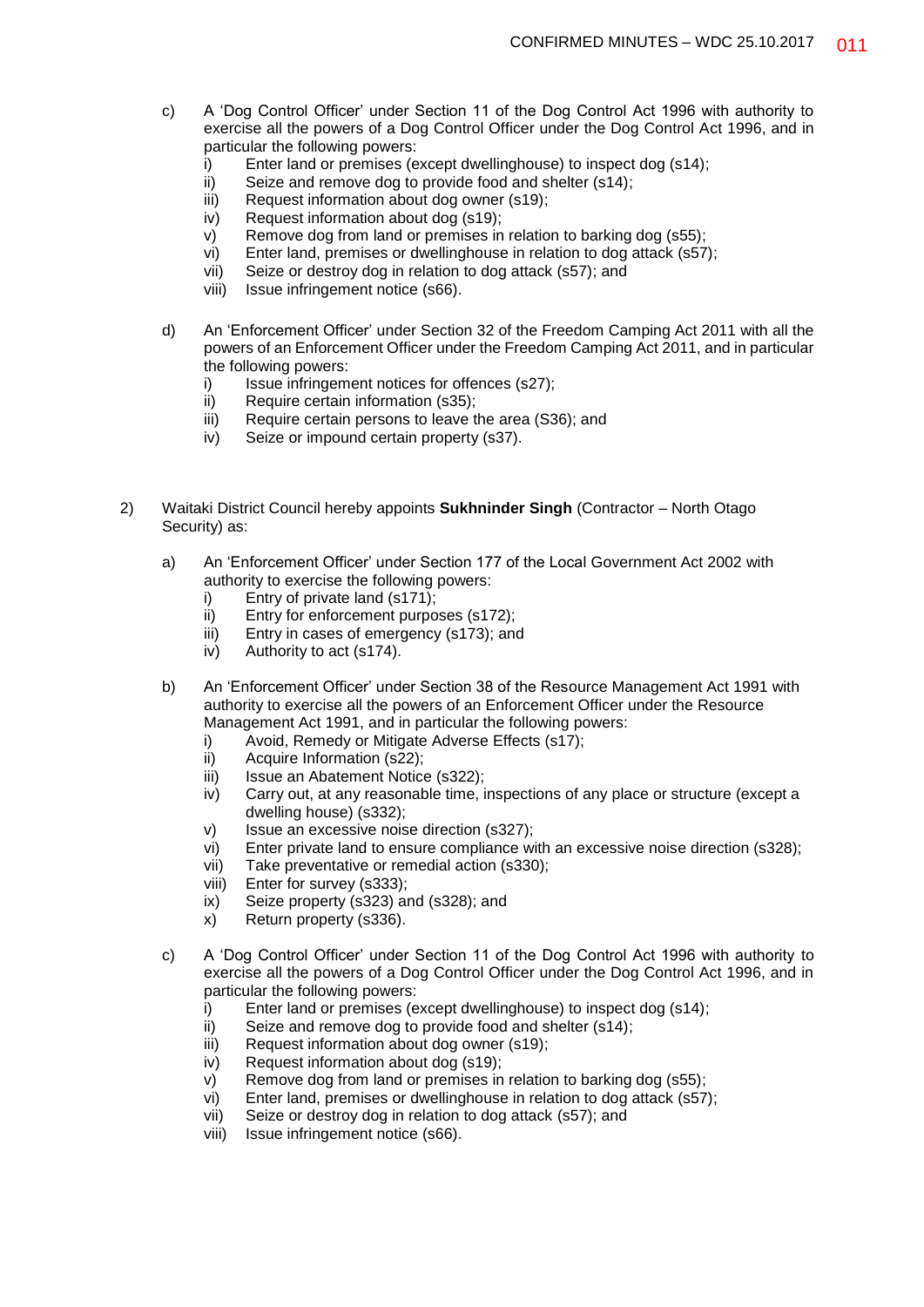- d) An 'Enforcement Officer' under Section 32 of the Freedom Camping Act 2011 with all the powers of an Enforcement Officer under the Freedom Camping Act 2011, and in particular the following powers:
	- i) Issue infringement notices for offences (s27);
	- ii) Require certain information (s35);
	- iii) Require certain persons to leave the area (S36); and
	- iv) Seize or impound certain property (s37).

CARRIED AGAINST: Cr Percival

### **15. Grant from the Rural Fire Reserve**

The agenda report, as circulated, was taken as read. It recommended that Council approves a grant of up to \$8,000 from the Rural Fire Depreciation Reserve to fund the provision of equipment and clothing for the District's Volunteer Rural Fire Forces, to allow them to assist with civil defence matters, especially flooding and similar weather events.

It was noted that Council could decide in due course what would be the best use for any balance in the Rural Fire Depreciation Reserve.

RESOLVED

WDC17/200 Cr Hopkins / Cr Garvan "That Council approves a grant of up to \$8,000 from the Rural Fire Depreciation Reserve to fund the provision of equipment and clothing for the District's Volunteer Rural Fire Forces, to allow them to assist with civil defence matters, especially flooding and similar weather events."

CARRIED

# **15. WDC Intern Programme – Pastoral Care**

The report, as circulated, was taken as read. It stated that Council staff were developing a student intern programme for the Council. The programme would see students recruited both from New Zealand and overseas to undertake projects that the Council would not otherwise have the resources to undertake over terms from 10 weeks to one year. It would be an unpaid programme where the student will undertake a defined project of value to the Council and/or the local communities, and the Council will provide management service and accommodation. As most of these students would be living away from home (some for the first time), it was important that the Council put in place systems and processes to ensure their safety and comfort, and give reassurance of this to the students and their parents. A draft Pastoral Care Code of Conduct had been developed, and was attached to the agenda report.

In speaking to the report, the Chief Executive explained that the Pastoral Care Code of Conduct was good practice rather than a requirement. It signalled that this Council considered the welfare of interns as of primary importance. Mr Power provided more information about intern accommodation, coordination and the interview process. He also advised that each intern would make a public presentation to a Council meeting upon completion of their internship, to give an account of their time, achievements and contributions to the community. Other ideas being considered included the engagement of skills experts as "Ambassadors" of the programme, and certificates being awarded to interns so they had something in writing to acknowledge their participation and successful completion of their internship.

With regard to the set up costs for the programme, Mr Power said that \$35,000 would be a line item in the LTP to service about 15 international students. He added that the question was more about benefit than cost; BERL had completed an economic analysis of the programme in the Hawke's Bay, and found the ratio was around  $47 - 1$ .

The Chair congratulated the Chief Executive for his enthusiasm and effort to get the programme up and running so quickly.

RESOLVED WDC17/201 Cr Kingan / Cr Dawson "That the Council receives the information."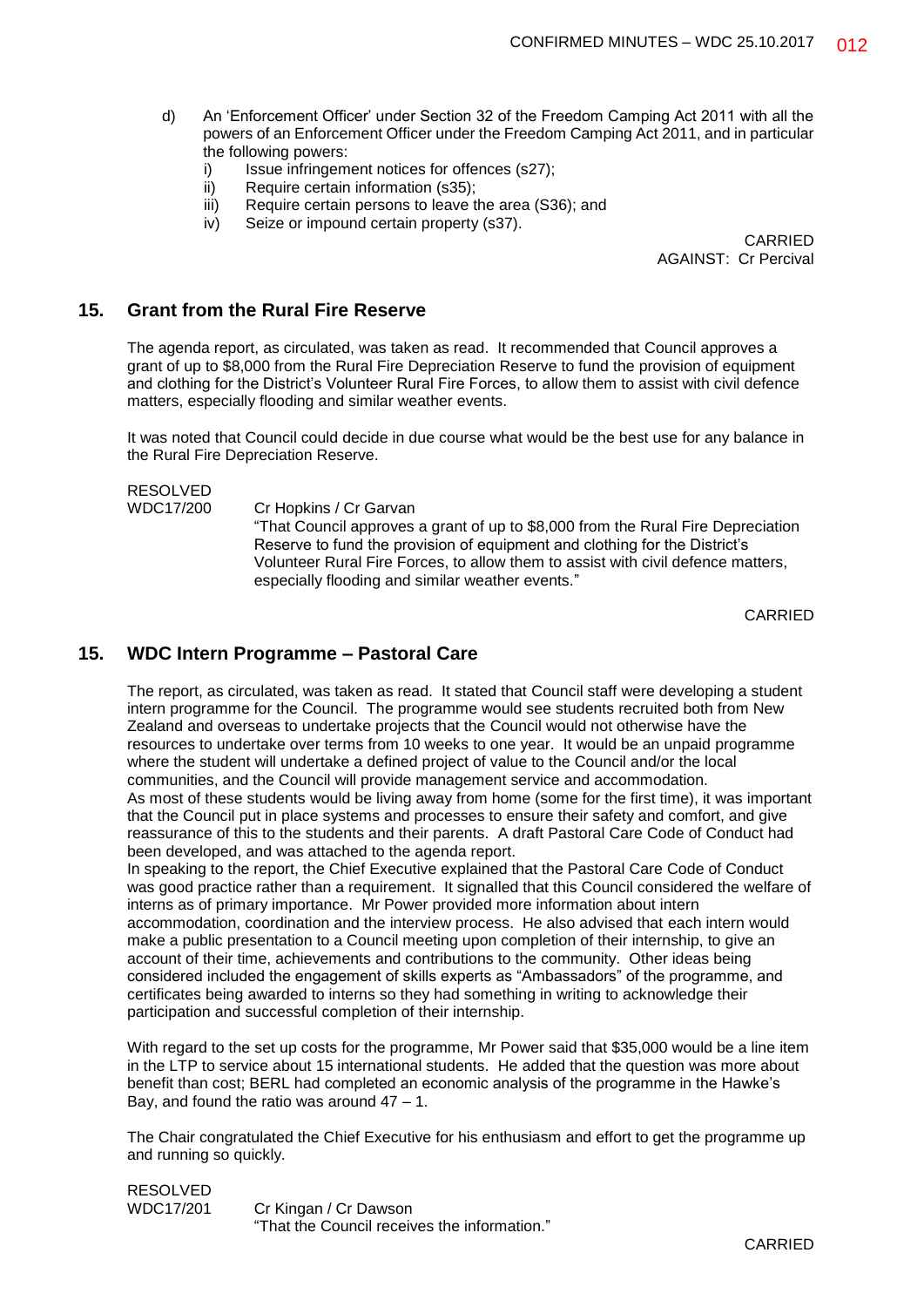At 2.44pm, the Chair signalled her intention to move the meeting into public excluded. The only member of the public present (media representative) left the room.

| <b>RESOLVED</b> |  |  |
|-----------------|--|--|
| 1110017/202     |  |  |

WDC17/202 Cr Hopkins / Cr Wollstein

"That the public be excluded from the following part of the proceedings of this meeting, namely:

- Confirmation of Public Excluded Meeting Minutes Council Meeting 13 September 2017
- Confirmation of Public Excluded Meeting Minutes Extraordinary Council Meeting 11 October 2017
- Recommendation from Development Contributions Committee PE
- North Otago Irrigation Company Directorship PE
- Recommendation for Release of Public Excluded Information PE

CARRIED

"The general subject of each matter to be considered while the public is excluded; the reasons for passing this resolution in relation to each matter, and the specific grounds under Section 48(1) of the Local Government Official Information and Meetings Act 1987 for the passing of this resolution are as follows:

| General subject of each matter |                                                 | Reason for passing this resolution in relation to each |  |
|--------------------------------|-------------------------------------------------|--------------------------------------------------------|--|
| to be considered               |                                                 | matter $-$ Section 48(1)                               |  |
|                                | Public Excluded:                                |                                                        |  |
| 16.                            | Confirmation of Public Excluded Minutes -       | To protect the privacy of natural persons.             |  |
|                                | Council Meeting 13 September 2017               | Section $48(1)(a)$                                     |  |
|                                | 18. Confirmation of Public Excluded Minutes -   | (The disclosure of the information would cause         |  |
|                                | <b>Extraordinary Council Meeting 11 October</b> | unnecessary personal embarrassment to the persons      |  |
|                                | 2017                                            | concerned.)                                            |  |
| 19.                            | <b>Recommendation from Development</b>          | To enable the Council to carry out commercial          |  |
|                                | Contributions Committee PE                      | negotiations without prejudice or disadvantage.        |  |
| <b>20.</b>                     | North Otago Irrigation Company                  | Section $48(l)(a)$                                     |  |
|                                | Directorship PE                                 | (Premature disclosure of the information would         |  |
| 21.                            | Recommendation for Release of Public            | detrimentally affect the Council's position in the     |  |
|                                | Excluded Information PE                         | negotiations.)                                         |  |

These resolutions are made in reliance on Section 48(1) of the Local Government Official Information and Meetings Act 1987 and the particular interest or interests protected by Section 6 or Section 7 of the Act or Section 6 or Section 7 or Section 9 of the Official Information Act 1982, as the case may require, which would be prejudiced by holding of the whole or the relevant part of the proceedings of the meeting in public are as shown above (in brackets) with respect to each item."

#### **Refer to Public Excluded Minutes**

RESOLVED

WDC17/209 Cr Wollstein / Cr Dawson

"That Council resumes in open meeting and decisions made in public excluded session are confirmed and made public as and when required and considered." CARRIED